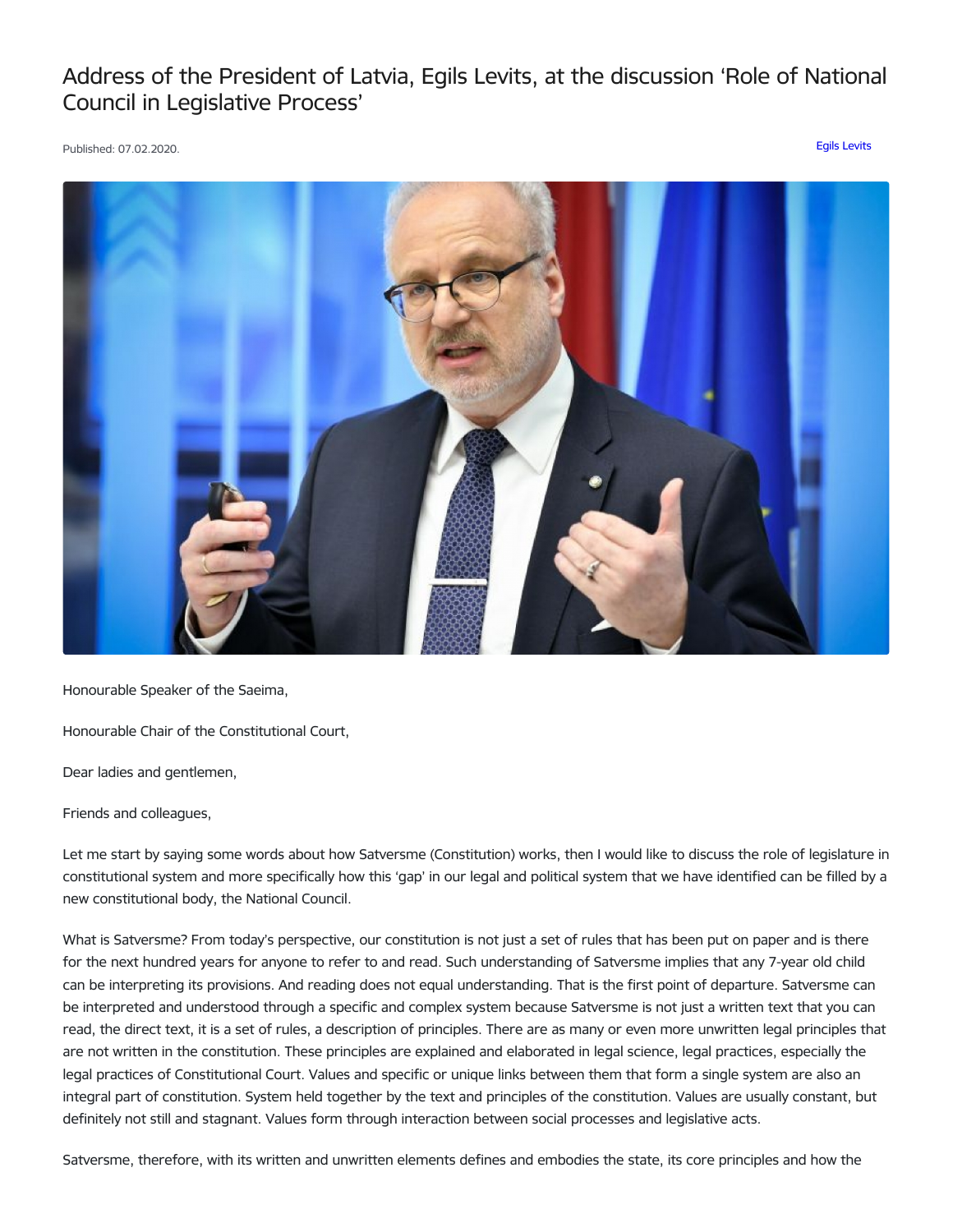state operates. However, sections of Satversme that we can find in the text do not all have equal 'weight' or importance. Some sections of Satversme belong to the core of the constitution. There are values, principles and specific legal expressions that form the basis of other sections of Satversme. And then, of course, there are also laws, Cabinet of Ministers regulations, but this is the foundation. Core of the constitution is a legal and political notion that we are aware of. We had this debate 10 years ago and agreed what core of Satversme does not represent. With respect to political system, it is not a set of equally 'weighty' sections. Satversme is built like a pyramid. You have the foundation on which all other sections of Satversme sit, the basis for all other laws, Cabinet of Ministers regulations and other legislative acts. And this pyramid stands on the core of constitution which is a legal concept and notion of political system.

Foundation of Satversme is the visible, the written part of constitution, especially the preamble that was adopted in 2014. Its core lies in Section 1 and 2, provisions of Section 4 about the official language, and also Section 8. The foundation of Satversme is protected as its 'inviolable core'. As long as constitution is in force, no one, neither Saeima (Parliament) nor people as a whole can change these core principles. For example, one of the core principles of constitution is that Latvia is a democratic state, and neither Saeima nor people as a whole can declare through a referendum that Latvia is no longer a democratic state or state governed by the rule of law, or socially responsible or nation state. This means that legislature, the lawmakers are not a part of primitive democracy (Athenian democracy) where any, even controversial laws can be adopted. Legislature works within a certain framework that is set by Satversme, framework that is based around the core of Satversme.

In what way are the core principles of Satversme binding to legislature? In two ways. First, in a negative way, i.e. Saeima cannot adopt laws that legally contradict the constitution, including, of course, the core principles of Satversme. If any of the adopted laws contradict Satversme and a complaint is made, Constitutional Court has the duty to revoke the law post factum. But we all know quite well that not all such laws that possibly contradict Satversme are brought before Constitutional Court. There needs to be a complaint or application. It does not happen automatically. However, at least some of these contradictions are addressed by Constitutional Court.

I already mentioned the negative power of the core principles over legislature, but there is also the positive power as well. We see that there is no positive institutional arrangement, i.e. good law-making principle implies that legislature should find the best solution out of all possible legitimate proposals that are legally acceptable from constitutional point of view. They have to find the best, but it is not enough to just have legal analysis. Legal analysis only determines whether proposal is acceptable from constitutional point of view. That is how it goes. And, let us say, some of these proposals are later 'spotted' and 'sidelined' by Constitutional Court. These solutions may legally be in line with Satversme and at the same time may not be the best option in particular case. And this brings me to the political nature of parliamentary democracy.

In parliamentary democracy, different bodies like Saeima, government which is composed of political parties, political groups represent various views. Political views. And that is good for the society. These political views represent specific party lines, specific ruling coalition. One coalition will opt for solution A, while a different party, another coalition might have something entirely different in mind. That is how democracy works. There are different political alternatives. However, these political positions are always linked to specific party lines and the number of seats that party has in parliament. State, on the other hand, may altogether be based on certain principles that may not necessarily coincide with those of the coalition or other coalitions. These principles need to be identified, defined and interpreted in order to apply them beyond party or coalition interests and to be able to determine whether party or coalition principles match national interests, are meaningful and comply with principle of better regulation or sustainable national development in the broadest possible sense. If we would do such analysis, we would be compelled to conclude that not all laws adopted by Latvia are good in terms of supporting sustainable national development. And there has to be a body that has the mandate and expertise to determine and say that. Basically, there should be someone who says, 'What you are offering is perfectly legal from constitutional point of view, but it might not be the best option.' It is not the best option because it will contradict sustainable national development vision. And then whomever is responsible for the solution, either Cabinet of Ministers or the Saeima, can then decide whether to accept or disregard such comments. That, of course, is the duty of Saeima.

This is one of the institutional gaps we can see in the Latvian system. There is no such body, with such mandate and expertise. Expertise that would offer such interpretation. The existing, let us say, legal bureaus and other departments that government bodies have are not mandated to produce such opinions. For example, a civil servant cannot say, 'Minister, this goes against the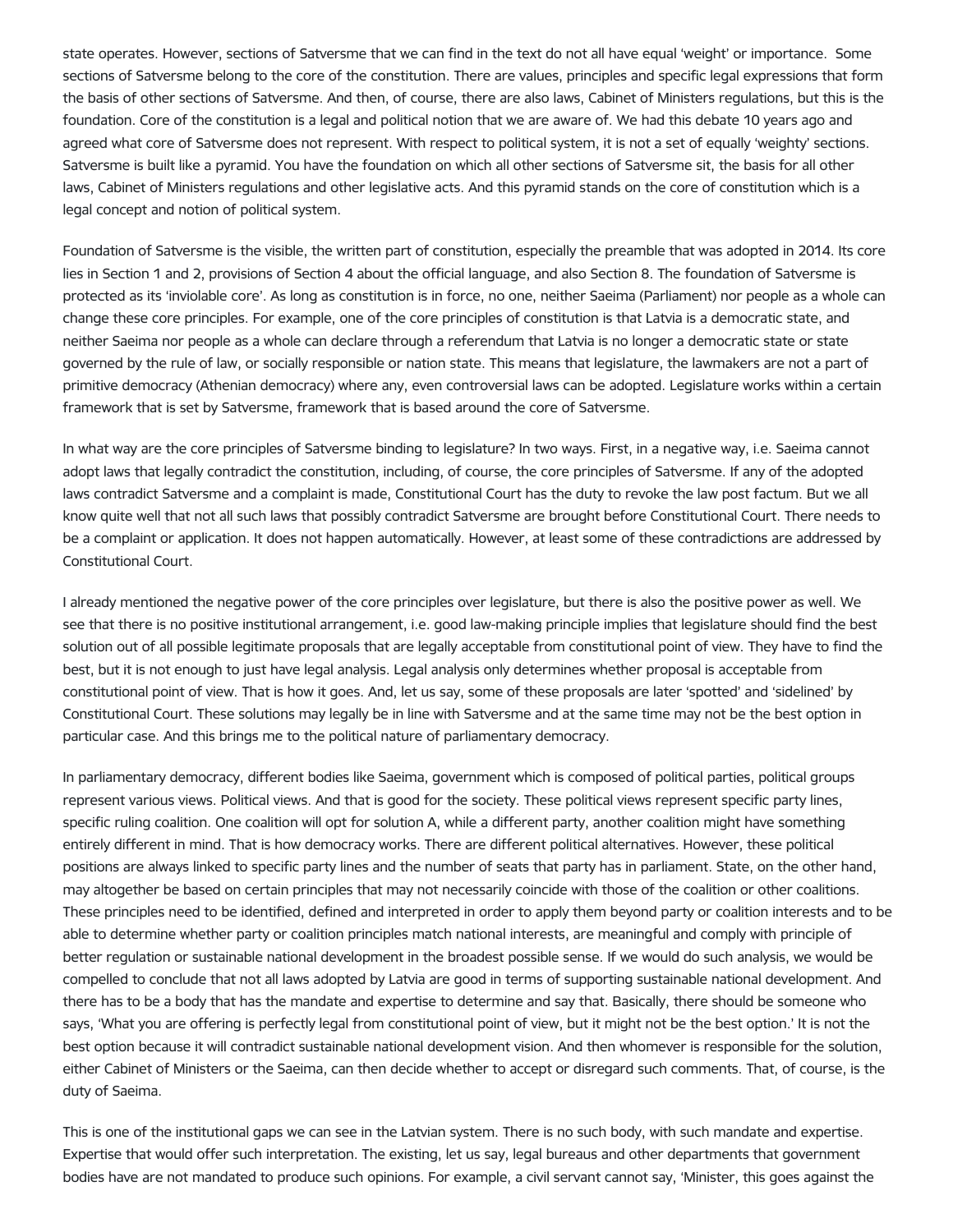principles of constitution.' On the contrary, he or she has to say that this will be solved in the context of Satversme. Criticising or assessment of whether it is acceptable is a political matter. Public servants have to follow the political vision and have to implement the proposal irrespective of whether a new coalition or government is elected. Civil service will try to integrate the political vision anyway, of course, as far as it is legal. That is their duty. So, I believe that we have, of course, all the necessary institutional frameworks, however, we need to strengthen their capacity by hiring high level legal experts capable of analysing these aspects. It is not going to fill this gap, however, because such legal experts will not be entitled to say, 'You see, I tend to agree with opposition on this and what you are proposing is against the vision of sustainable development.' Such opinion must be provided by an independent body. Body as independent as, for example, Constitutional Court. In other words, whenever the issue is referred to Constitutional Court, it evaluates the constitutionality of legislative initiative post factum. However, there is essentially no body to give such assessment prior to adoption.

Why Latvia needs such body? Many countries have similar national councils with different mandates. But why would Latvia need such a council? Looking at our political culture, we can see that we have small and rather unstable political parties. At least some of the parties are not really stable, with no long-term political agenda and thus also incapable of developing long-term political doctrine. I think that such an advisory body would be very helpful and make the work of parliamentarians a lot easier. It would make MPs' choice between the best, better, good and poor proposal a lot easier. And all of these proposals would still fit constitutional principles.

Let me give you some examples. For example, the bailout of Parex bank which cost around a billion of euro to our taxpayers. This decision was legitimate and constitutional. And legal services that assured that it is legal made no mistake there. But, was it good, or right? There was no such in-depth analysis, of course, because nobody was tasked with it. Feed-in tariff scheme is perfectly constitutional, but is it the best possible way? There is no such legal or political assessment because no body has been delegated to produce one. That has, of course, cost us hundreds of millions of euro because no one has undertaken analysis and suggested the best scenario. What I am saying is that National Council would be tasked with such analysis and would be expected only to give its arguments and informed opinion. Opinion which would be based on thorough legal, national sustainability analysis free from any political vision of coalition. National Council would operate independently – independently assess sustainability implications, interpret the principles impartially, develop and assess them. Democratic and legitimate parliament would then have to take the decision based on such opinion. National Council cannot, should not and would not make these decisions on its behalf. Decision would still be with Saeima and MPs once they have debated the opinion of National Council. So, we are missing such analysis and it is an institutional gap in our system.

Let me also raise another issue. Our institutional framework that is based on Satversme is a classical parliamentary democracy. It began evolving in late 19th century and in early 20th century had matured into a fully-fledged parliamentary republic. Whereas, compared to a century ago, modern parliamentary democracy has become a lot more complex. Our institutional system should keep up with constantly growing complexity of social processes. There is never going to be no more room for improvement. It is a constant evolution. We cannot govern and develop our complex and modern society with simple institutional framework designed for a local government with population of 5 000 people. Complexity of modern Latvian society is the same as in bigger countries with 50 million population. No one should say, 'Well, we are a small country, we do not need more than 100 articles.' Latvia has the population of almost 2 million people and our Civil Law has 1 500 articles. To have highly developed legal framework, we have to invest as much as France whose law, if I am not mistaken, has roughly the same or even slightly bigger number of articles. As a small country, Latvia, of course, has to proportionally invest more of its government capacity and resources into good governance. And when it comes to quality, I should admit that, without going in too much detail, our legislative process is rather weak. I am not saying that many of our laws contradict Satversme and end up in Constitutional Court. What I am saying is that in terms of quality, characteristics or content process is rather weak.

That is why we need such body. It will not replace the existing departments and support units of the government departments. We will still need them. We just have to make them stronger to ensure that initiatives coming from the Cabinet of Ministers are constructive enough. Once we have determined that there is such a gap in our national institutional framework, we can address it and make sure we have better law-making process that benefits the interests of our society.

I will not speak here about the composition or setting up of the National Council. I suppose that it should broadly mirror the